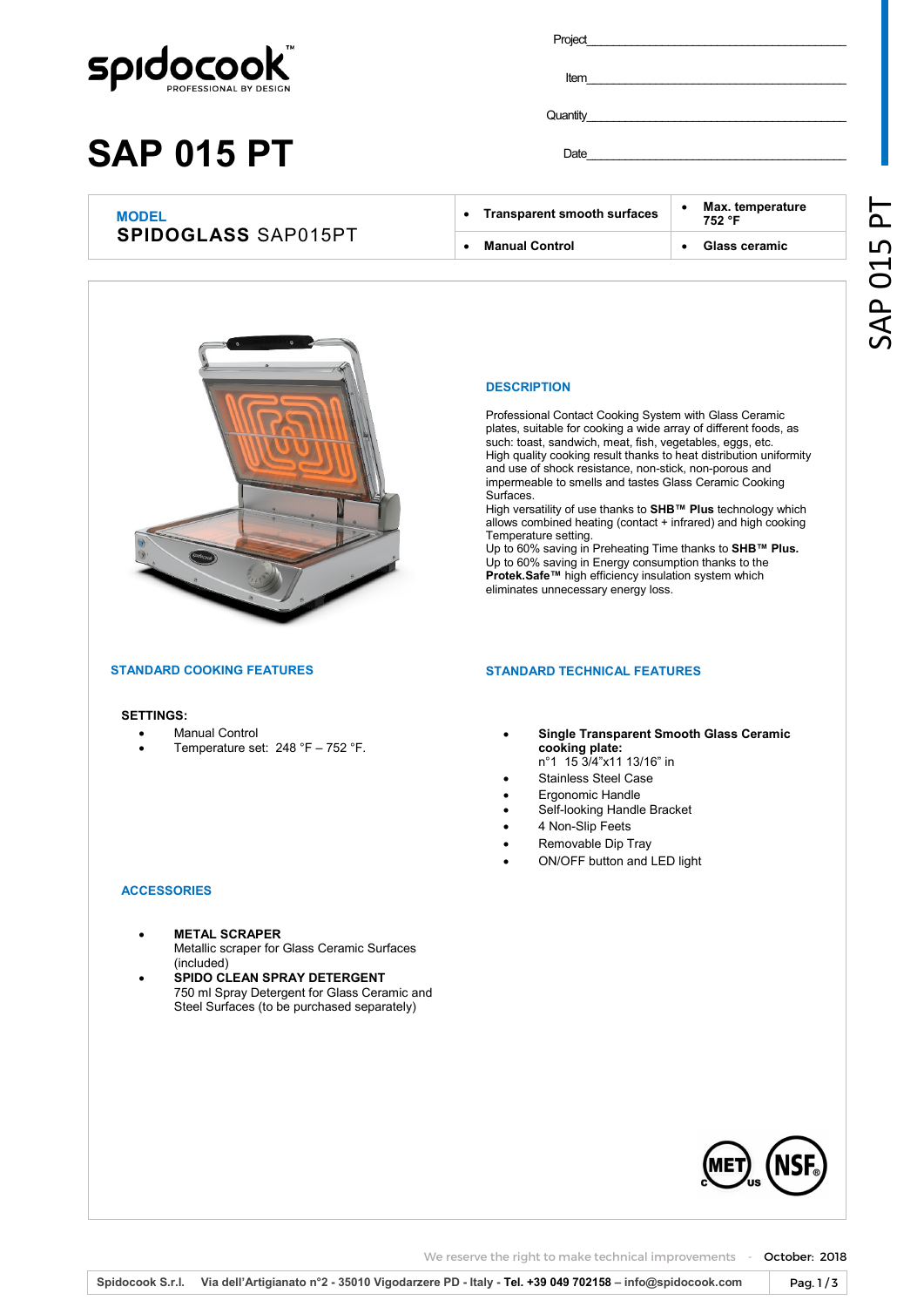

### **SAP 015 PT**

Views Connection positions Dimensions and Weights Installation requirements Power supply





| <b>CONNECTION POSITIONS</b> |                             |  |  |
|-----------------------------|-----------------------------|--|--|
| 2                           | Terminal board power supply |  |  |
| 3                           | Unipotential terminal       |  |  |
| 6                           | Technical data plate        |  |  |
|                             | Safety thermostat           |  |  |

### **INSTALLATION REQUIREMENTS**

Installations must conform to all local electrical systems, specifically minimum wire gauge required for field connection, hydraulic and ventilation codes.

| <b>DIMENSIONS AND WEIGHT</b> |                  |
|------------------------------|------------------|
| Width                        | 19"              |
| Depth                        | 181/4"           |
| Height                       | 7 1/4"           |
| Net Weight                   | 328 <sub>h</sub> |

| <b>POWER SUPPLY</b> |                   |  |
|---------------------|-------------------|--|
|                     | <b>STANDARD</b>   |  |
| Voltage             | 240 V             |  |
| Phase               | 1PH+N+PE          |  |
| Frequency           | 60 Hz             |  |
| Power               | 3.1 kW            |  |
| Maximum Amp Draw    | 12.9A             |  |
| Power cable         | SJTO              |  |
| requirement         | 3 x AWG14         |  |
| Plug                | <b>NEMA 6-20P</b> |  |

We reserve the right to make technical improvements - October: 2018